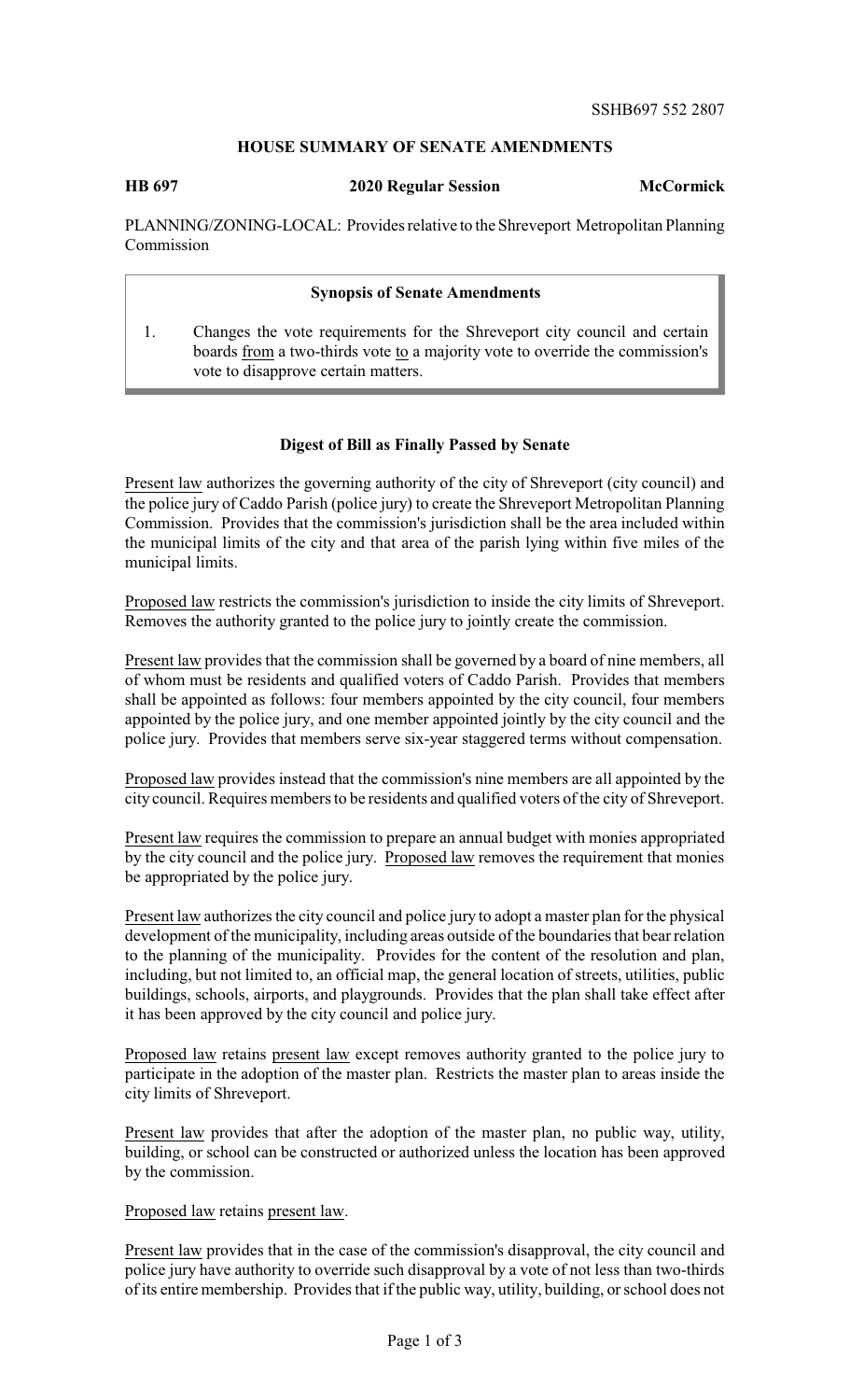fall within the jurisdiction of the city council or police jury, then the body or official with such jurisdiction may override the disapproval of the commission by two-thirds vote of its entire membership or by such official.

Proposed law removes the authority granted to the police jury to override the commission's disapproval. Provides that the city council retains all power to approve the master plan and the power to override the commission's disapproval by majority vote of its entire membership. Additionally provides that the body or official with jurisdiction retains power to override the commission's disapproval by majority vote of its entire membership or by such official.

Present law provides that after the adoption of the master plan, no plat of a subdivision of land shall be filed or recorded until it has been approved by the commission. Prohibits the clerk of court from filing or recording a plat of a subdivision without the commission's approval. Requires the commission to recommend subdivision regulations. Provides that the regulations may include requirements as to the manner in which streets shall be graded and improved, and water, sewer, and other utility mains shall be installed. Provides further with respect to the content of the regulations. Requires the commission to hold a public hearing prior to recommending its regulations and any amendments.

Present law provides that if the owner of any land transfers or sells or agrees to sell such land before a plat is approved by the commission, the owner will be subject to a penalty of \$100 for each lot transferred or sold or agreed to be sold.

Proposed law retains present law.

Present law provides that if the commission recommends a zoning plan to the city council and the police jury, then, for the purpose of promoting the health, safety, morals, and general welfare of residents, the city council and police jury may divide the municipality or that part lying within five miles of the municipality into districts or zones and may regulate the erection, construction, reconstruction, conversion, alteration, and uses of buildings and structures and uses of land.

Proposed law removes the authority granted to the police jury to divide the parish into districts or zones.

Present law provides that zoning ordinances shall provide for a board of appeals composed of seven members. Provides that three members are appointed by the city council, three members are appointed by the police jury, and one member is appointed jointly by the city council and the police jury. Provides that members serve five-year staggered terms without compensation.

Proposed law provides that all members of the board of appeals are appointed by the city council.

Present law provides for the powers and duties of the board of appeals, including but not limited to, the following:

- (1) To hear and decide appeals where it is alleged by the appellant that there is error in any order, requirement, permit, decision, or refusal made by an administrative official to carry out or enforce any ordinance.
- (2) To hear and decide on requests for a variance from the strict application of the zoning regulations where no other procedure for obtaining relief is specified in the ordinance.

Proposed law retains present law.

Effective January 1, 2022.